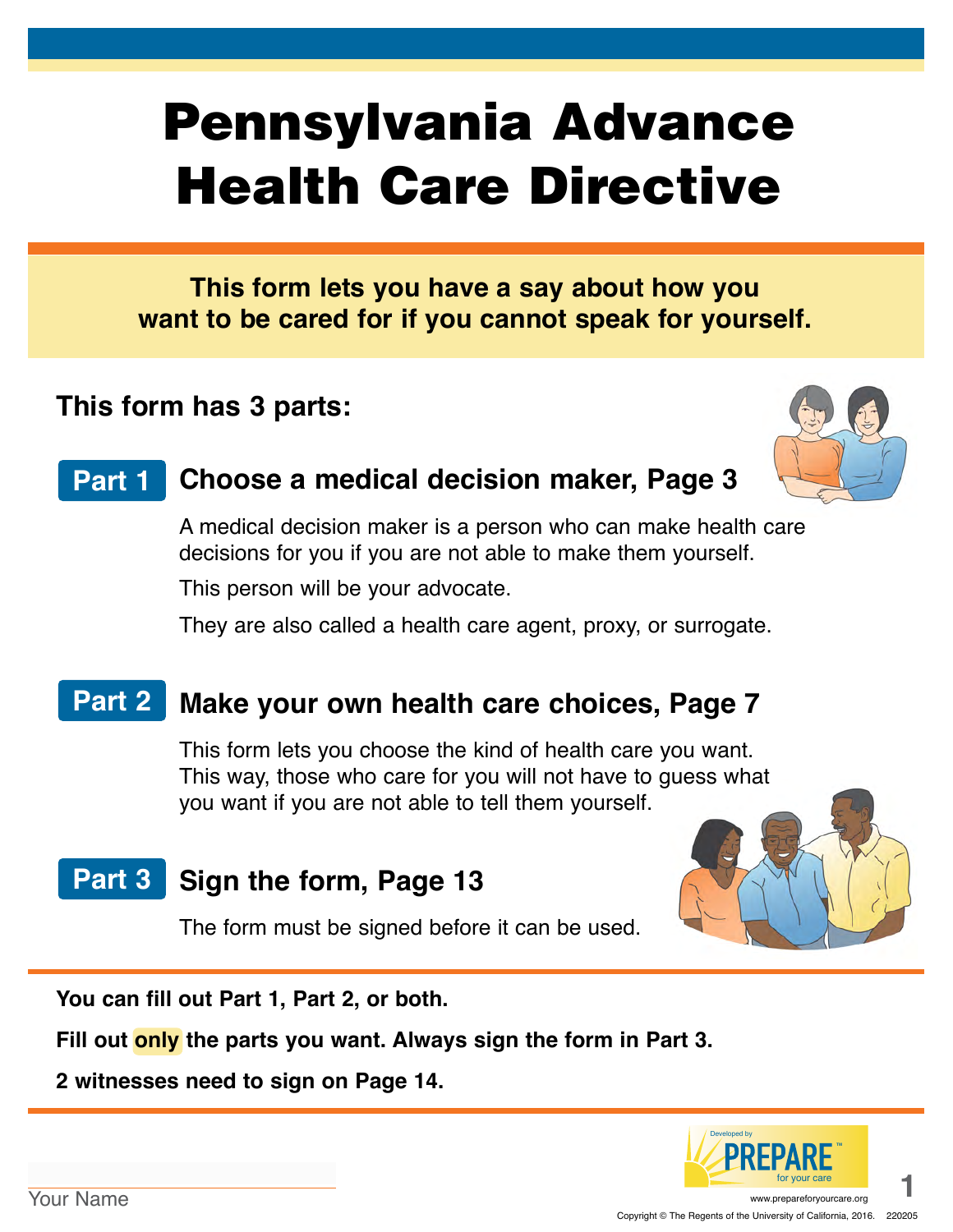# **This is a legal form that lets you have a voice in your health care.**

It will let your family, friends, and medical providers know how you want to be cared for if you cannot speak for yourself.

### **What should I do with this form?**

- **•** Please share this form with your family, friends, and medical providers.
- **•** Please make sure copies of this form are placed in your medical record at all the places you get care.

### **What if I have questions about the form?**

- **•** It is OK to skip any part of this form if you have questions or do not want to answer.
- **•** Ask your doctors, nurses, social workers, family, or friends to help.
- **•** Lawyers can help too. This form does not give legal advice.

### **What if I want to make health care choices that are not on this form?**

**•** On Page 12, you can write down anything else that is important to you.

### **When should I fill out this form again?**

- **•** If you change your mind about your health care choices
- **•** If your health changes
- **•** If your medical decision maker changes



If your spouse is your decision maker, and you divorce, that person will no longer be your decision maker.

Give the new form to your medical decision maker and medical providers. Destroy old forms.

**Share this form and your choices with your family, friends, and medical providers.**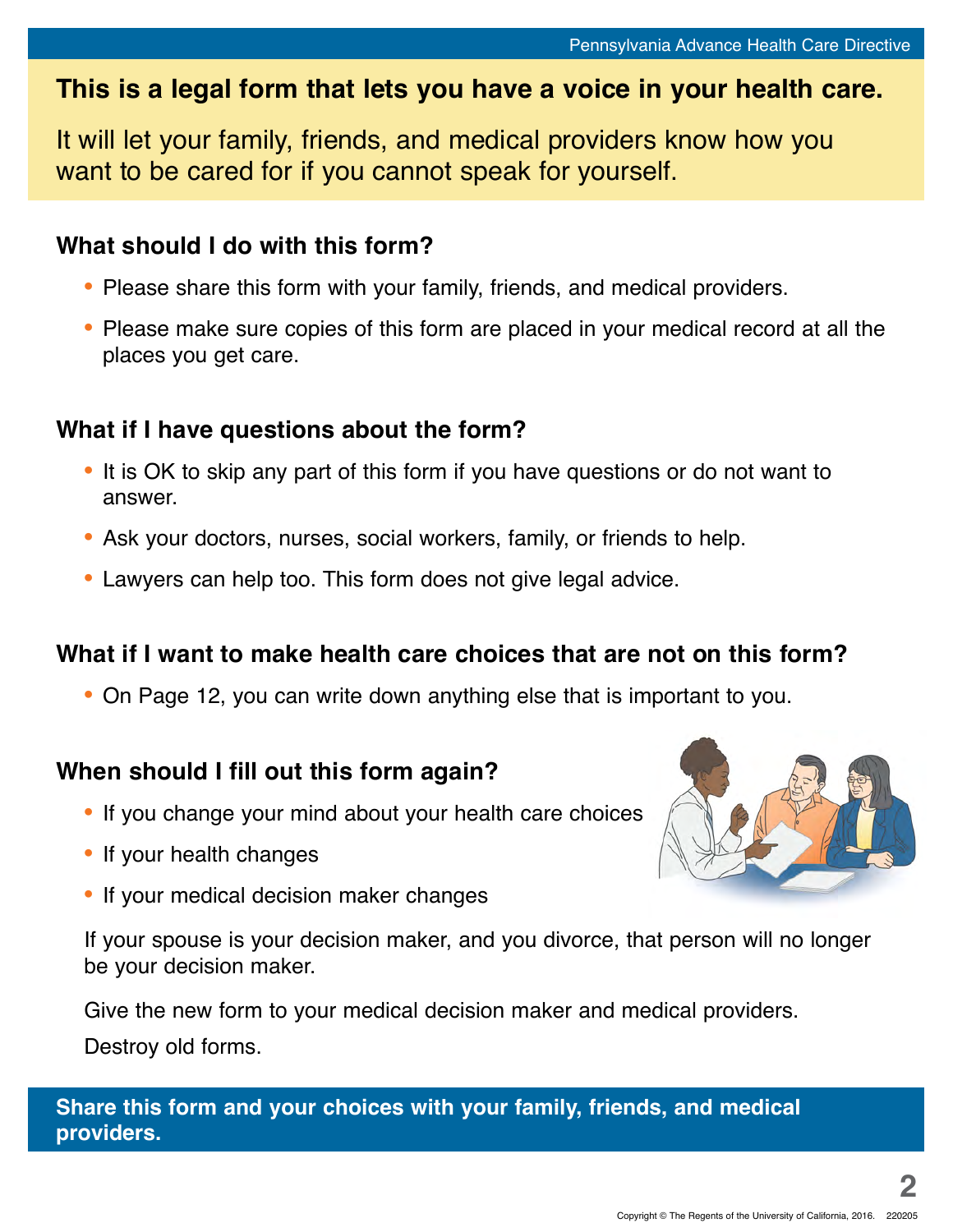# Part 1

# Choose your medical decision maker

**Your medical decision maker can make health care decisions for you if you are not able to make them yourself.**

### **A good medical decision maker is a family member or friend who:**

- **•** is 18 years of age or older
- **•** can talk to you about your wishes
- **•** can be there for you when you need them
- **•** you trust to follow your wishes and do what is best for you
- **•** you trust to know your medical information
- **•** is not afraid to ask doctors questions and speak up about your wishes

Legally, your decision maker cannot be your doctor or someone who works at your hospital or clinic, unless they are a family member.

### **What will happen if I do not choose a medical decision maker?**

If you are not able to make your own decisions, a person will be chosen for you according to Pennsylvania law. This person may not know what you want.

# **If you are not able, your medical decision maker can choose these things for you:**

- **•** doctors, nurses, social workers, caregivers
- **•** hospitals, clinics, nursing homes
- **•** medications, tests, or treatments
- **•** who can look at your medical information
- **•** what happens to your body and organs after you die



**3**

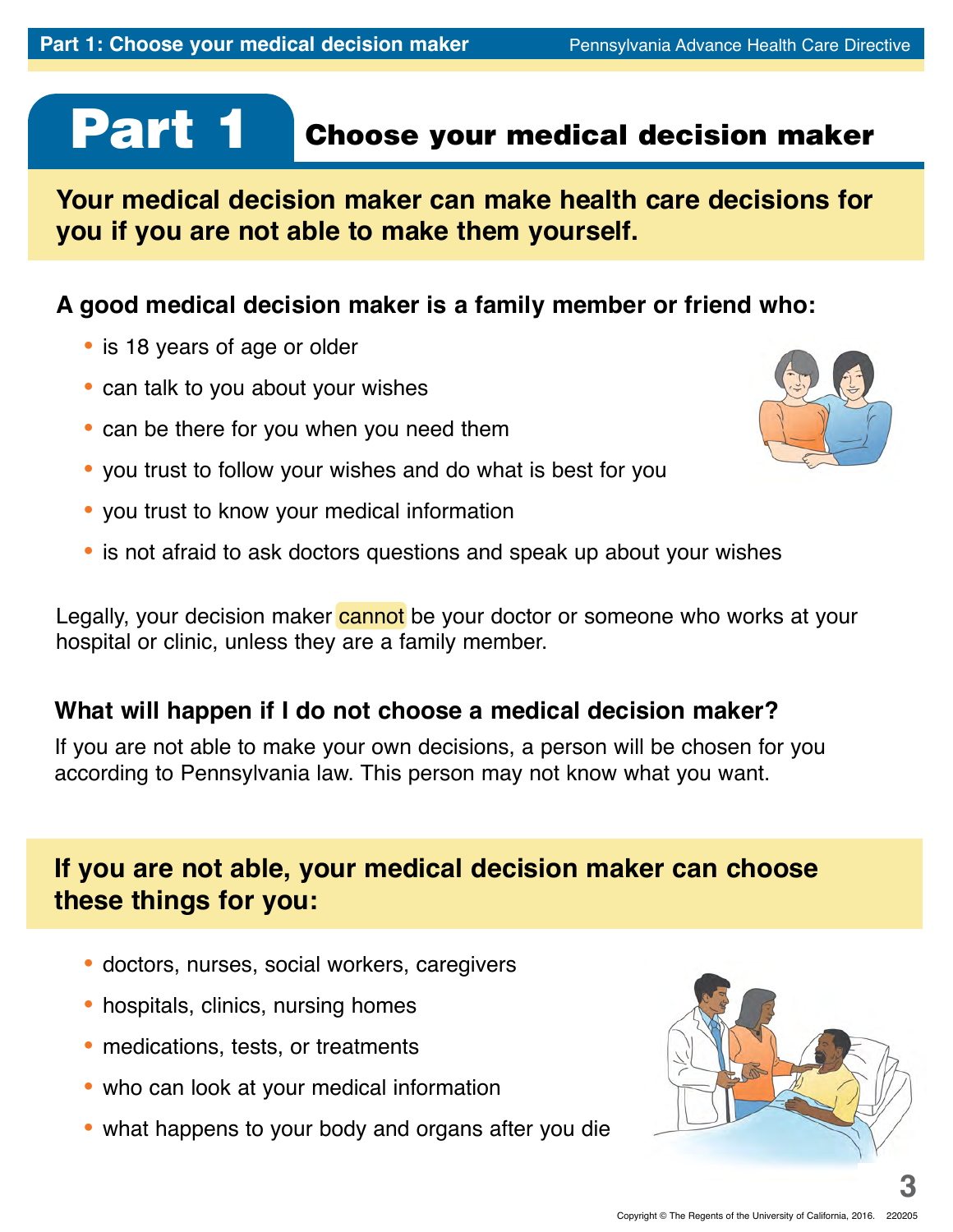# **Here are more decisions your medical decision maker can make:**

## **Start or stop life support or medical treatments, such as:**



### **CPR or cardiopulmonary resuscitation**

cardio = heart  $\cdot$  pulmonary = lungs  $\cdot$  resuscitation = try to bring back

### **This may involve:**

- **•** pressing hard on your chest to try to keep your blood pumping
- **•** electrical shocks to try to jump start your heart
- **•** medicines in your veins



### **Breathing machine or ventilator**

The machine pumps air into your lungs and tries to breathe for you. You are not able to talk when you are on the machine.

### **Dialysis**

A machine that tries to clean your blood if your kidneys stop working.



### **Feeding Tube**

A tube used to try to feed you if you cannot swallow. The tube can be placed through your nose down into your throat and stomach. It can also be placed by surgery into your stomach.

### **Blood and water transfusions (IV)** To put blood and water into your body.

- **Surgery**
- **Medicines**



# **End of life decisions your medical decision maker can make:**

- **•** call in a religious or spiritual leader
- **•** decide if you die at home or in the hospital **•** decide about burial or cremation
- decide about autopsy or organ donation
	-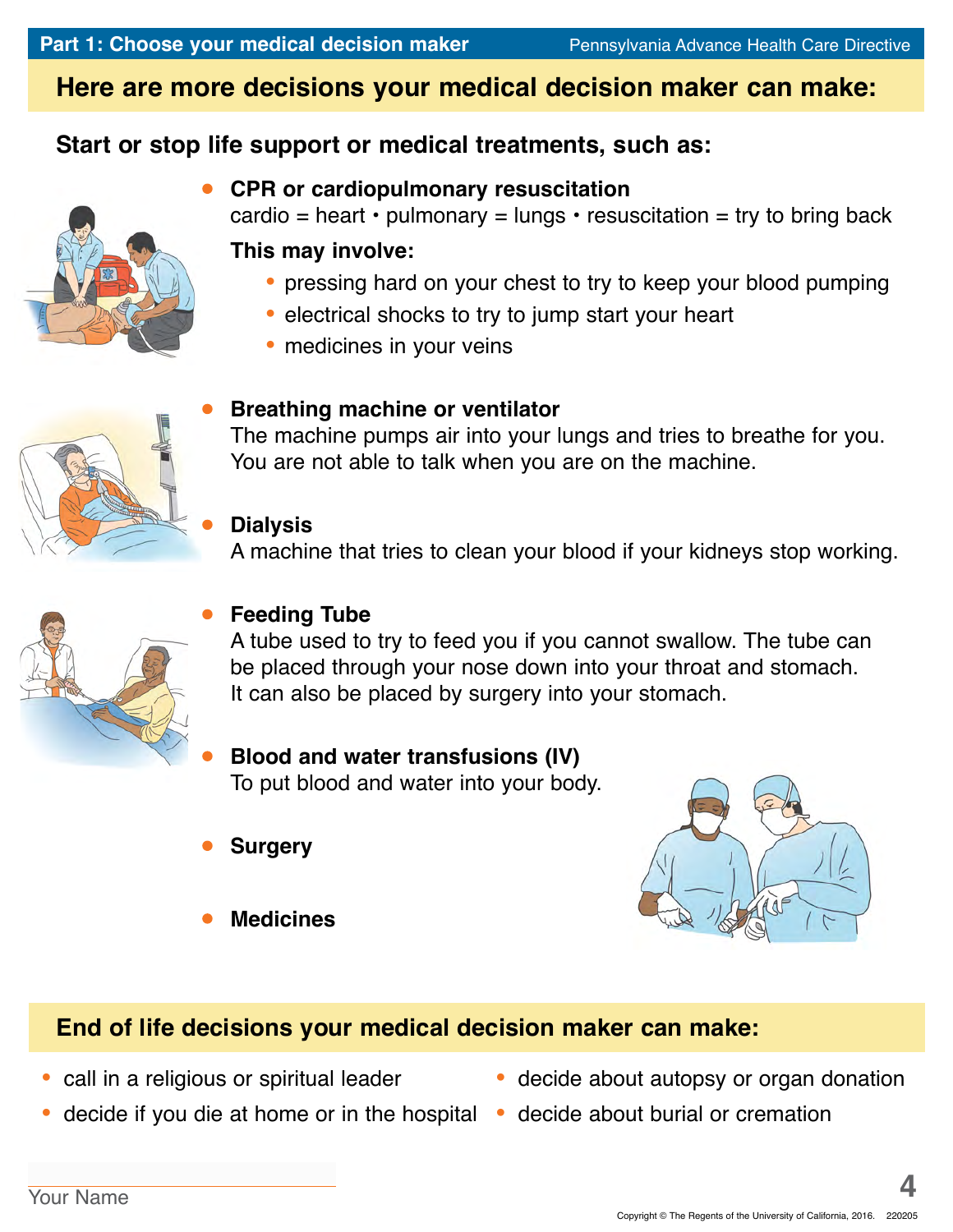# **By signing this form, you allow your medical decision maker to:**

- **•** agree to, refuse, or withdraw any life support or medical treatment if you are not able to speak for yourself
- **•** decide what happens to your body after you die, such as funeral plans and organ donation

If there are decisions you do not want them to make, write them here:

### **When can my medical decision maker make decisions for me?**

ONLY after I am not able to make my own decisions



NOW, right after I sign this form

**If you want, you can write why you feel this way.**

# **Write the name of your medical decision maker.**

### **#1: I want this person to make my medical decisions if I am not able to make my own:**

| first name | last name  |      |              |                |
|------------|------------|------|--------------|----------------|
| phone $#1$ | phone $#2$ |      | relationship |                |
| address    |            | city |              | state zip code |

### **#2: If the first person cannot do it, then I want this person to make my medical decisions:**

| first name | last name  |      |              |       |          |
|------------|------------|------|--------------|-------|----------|
| phone $#1$ | phone $#2$ |      | relationship |       |          |
| address    |            | city |              | state | zip code |

**5**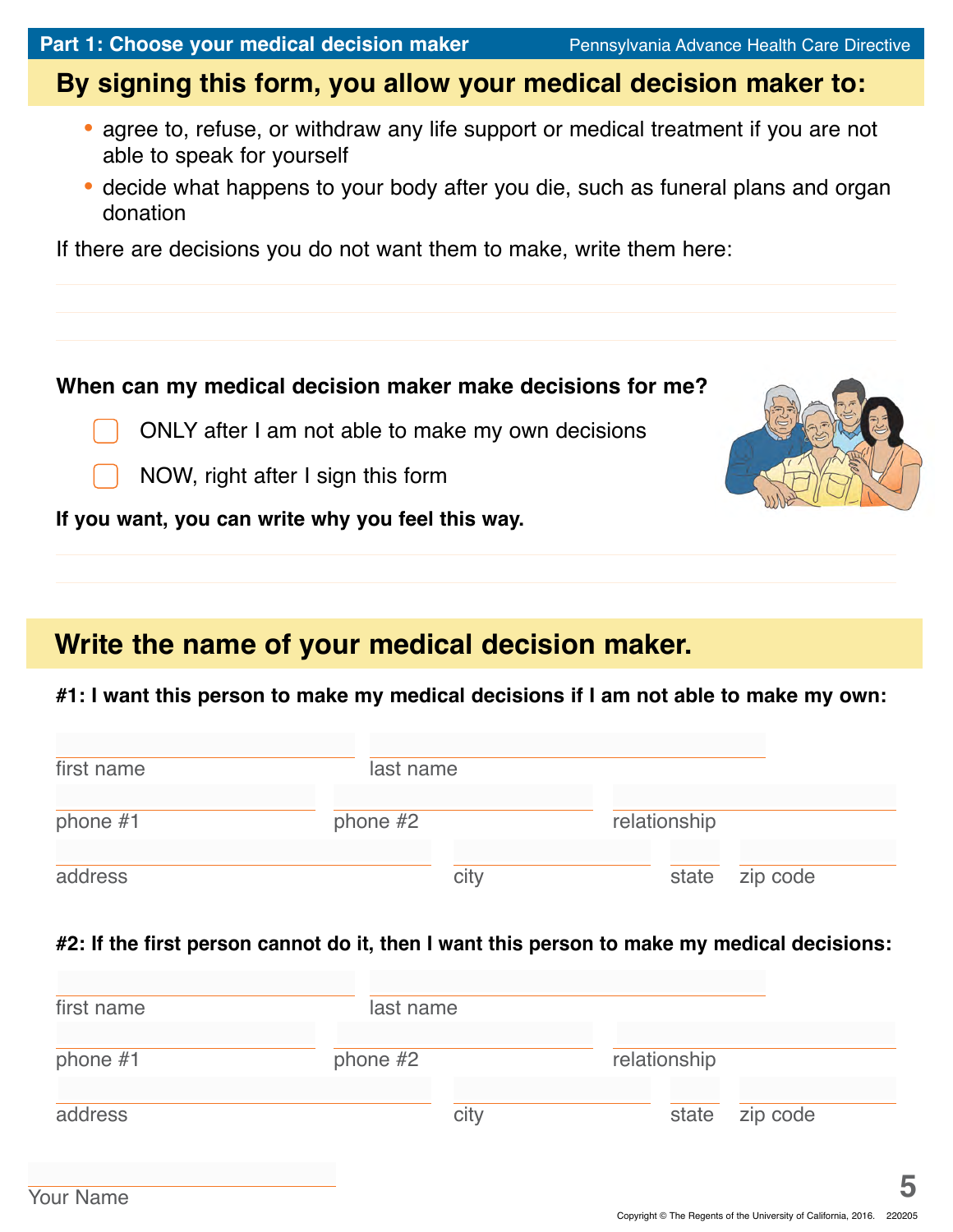### **Why did you choose your medical decision maker?**

**If you want, you can write why you chose your #1 and #2 decision makers.** 

**Write down anyone you would NOT want to help make medical decisions for you.**

# **How strictly do you want your medical decision maker to follow your wishes if you are not able to speak for yourself?**

Flexibility allows your decision maker to change your prior decisions if doctors think something else is better for you at that time.

Prior decisions may be wishes you wrote down or talked about with your medical decision maker. You can write your wishes in Part 2 of this form.

### **Check the one choice you most agree with.**

**Total Flexibility:** It is OK for my decision maker to change any of my medical decisions if my doctors think it is best for me at that time.

**Some Flexibility:** It is OK for my decision maker to change some of my decisions if the doctors think it is best. But, these wishes I NEVER want changed:

**No Flexibility:** I want my decision maker to follow my medical wishes exactly. It is NOT OK to change my decisions, even if the doctors recommend it.

### **If you want, you can write why you feel this way.**

**To make your own health care choices, go to Part 2 on Page 7. If you are done, you must sign this form on Page 13. Please share your wishes with your family, friends, and medical providers.**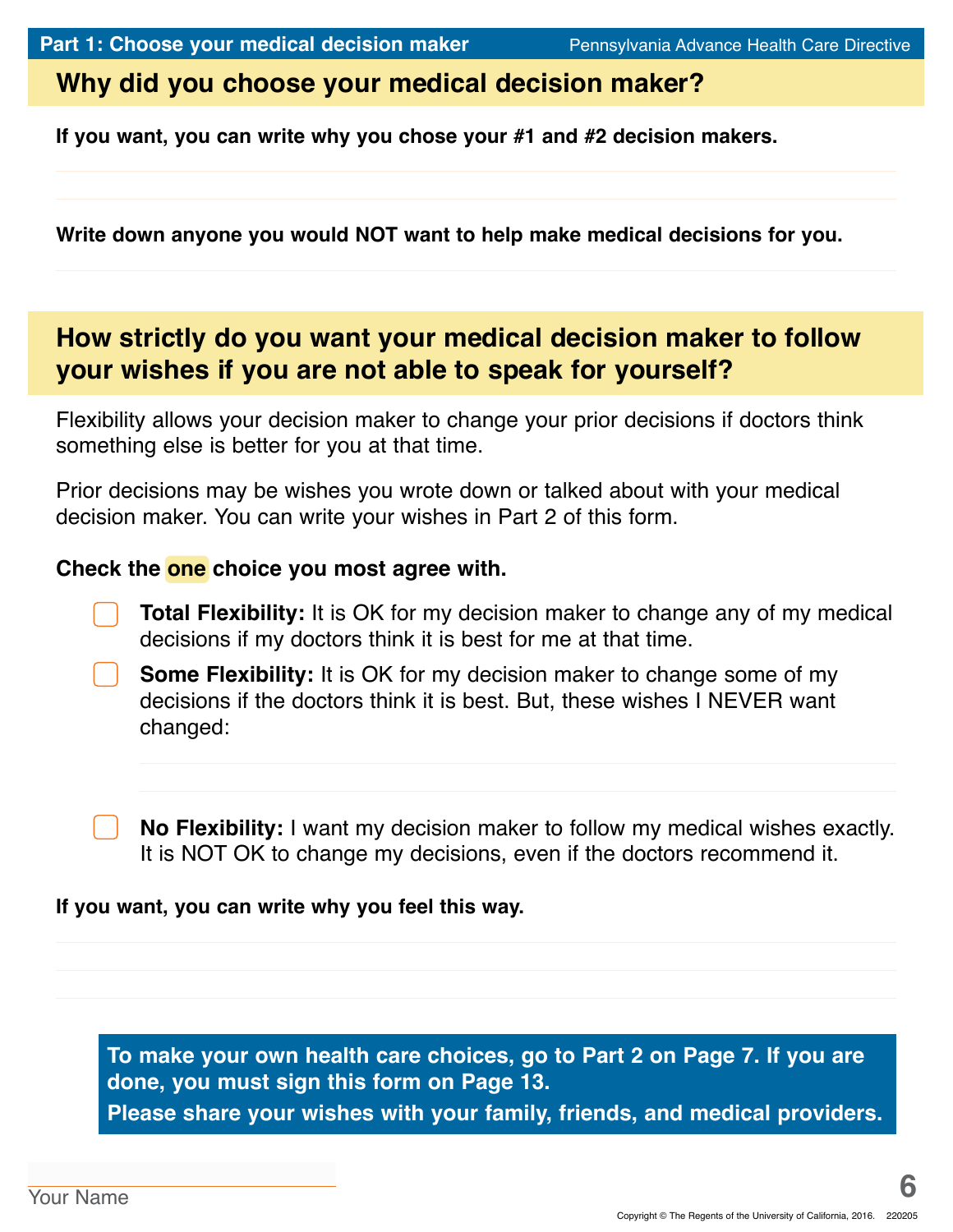# **Part 2** Make your own health care choices

Fill out only the questions you want.

### **How do you prefer to make medical decisions?**

Some people prefer to make their own medical decisions. Some people prefer input from others (family, friends, and medical providers) before they make a decision. And, some people prefer other people make decisions for them.

**Please note:** Medical providers cannot make decisions for you. They can only give information to help with decision making.

### **How do you prefer to make medical decisions?**

I prefer to make medical decisions on my own without input from others.

I prefer to make medical decisions only after input from others.

I prefer to have other people make medical decisions for me.

### **If you want, you can write why you feel this way, and who you want input from.**

## **What matters most in life? Quality of life differs for each person.**

**What is most important in your life?** Check as many as you want.

| Your family or friends                          |
|-------------------------------------------------|
| Your pets                                       |
| Hobbies, such as gardening, hiking, and cooking |
| Your hobbies                                    |
| Working or volunteering                         |
| Caring for yourself and being independent       |
| Not being a burden on your family               |
| Religion or spirituality: Your religion         |
| Something else                                  |

**What brings your life joy? What are you most looking forward to in life?**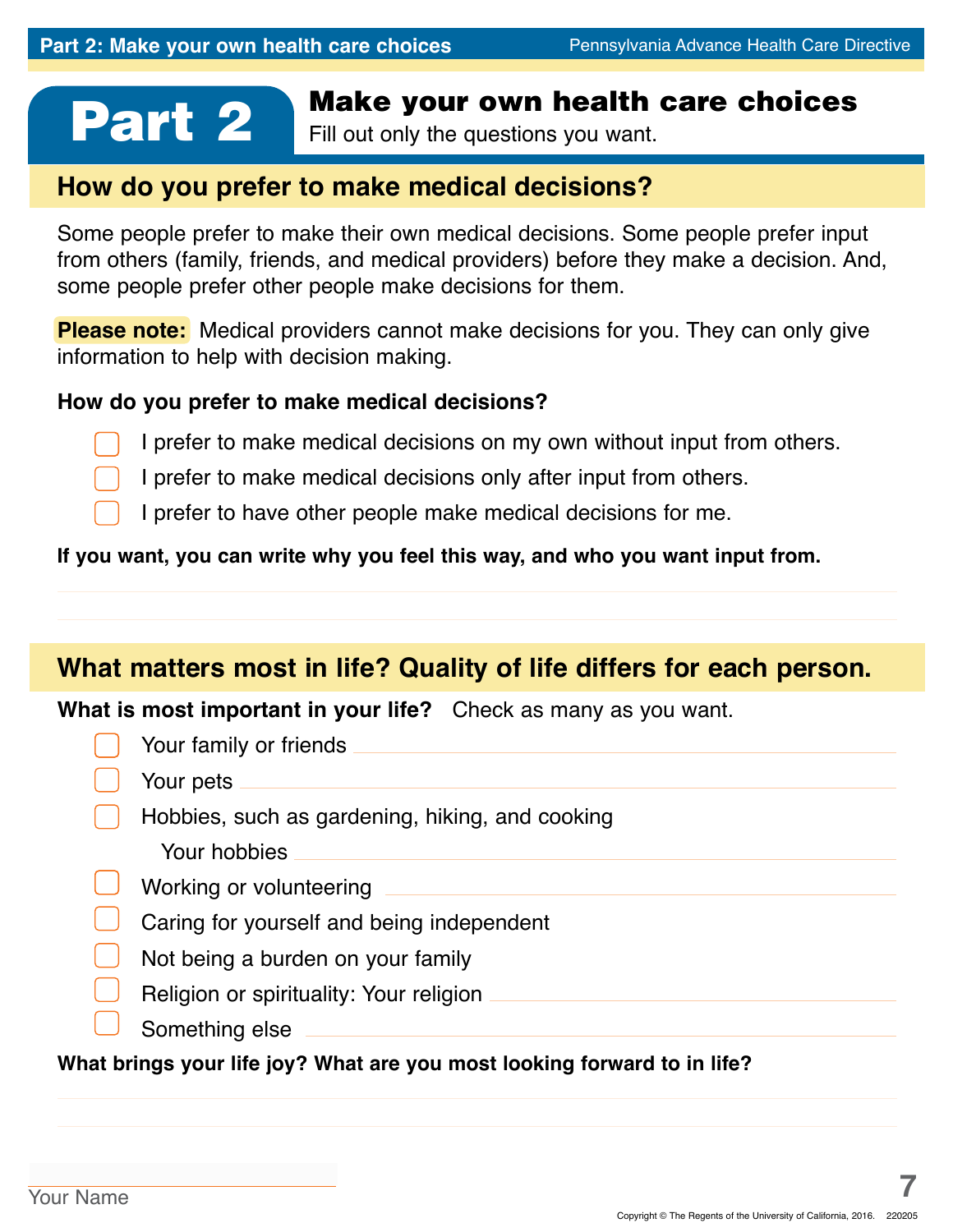### **What matters most for your medical care? This differs for each person.**

For some people, the main goal is to be kept alive as long as possible even if:

- **•** They have to be kept alive on machines and are suffering
- **•** They are too sick to talk to their family and friends

For other people, the main goal is to focus on quality of life and being comfortable.

**•** These people would prefer a natural death, and not be kept alive on machines

Other people are somewhere in between. **What is important to you?**

Your goals may differ today in your current health than at the end of life.

# **TODAY, IN YOUR CURRENT HEALTH**

### **Check one choice along this line to show how you feel today, in your current health.**

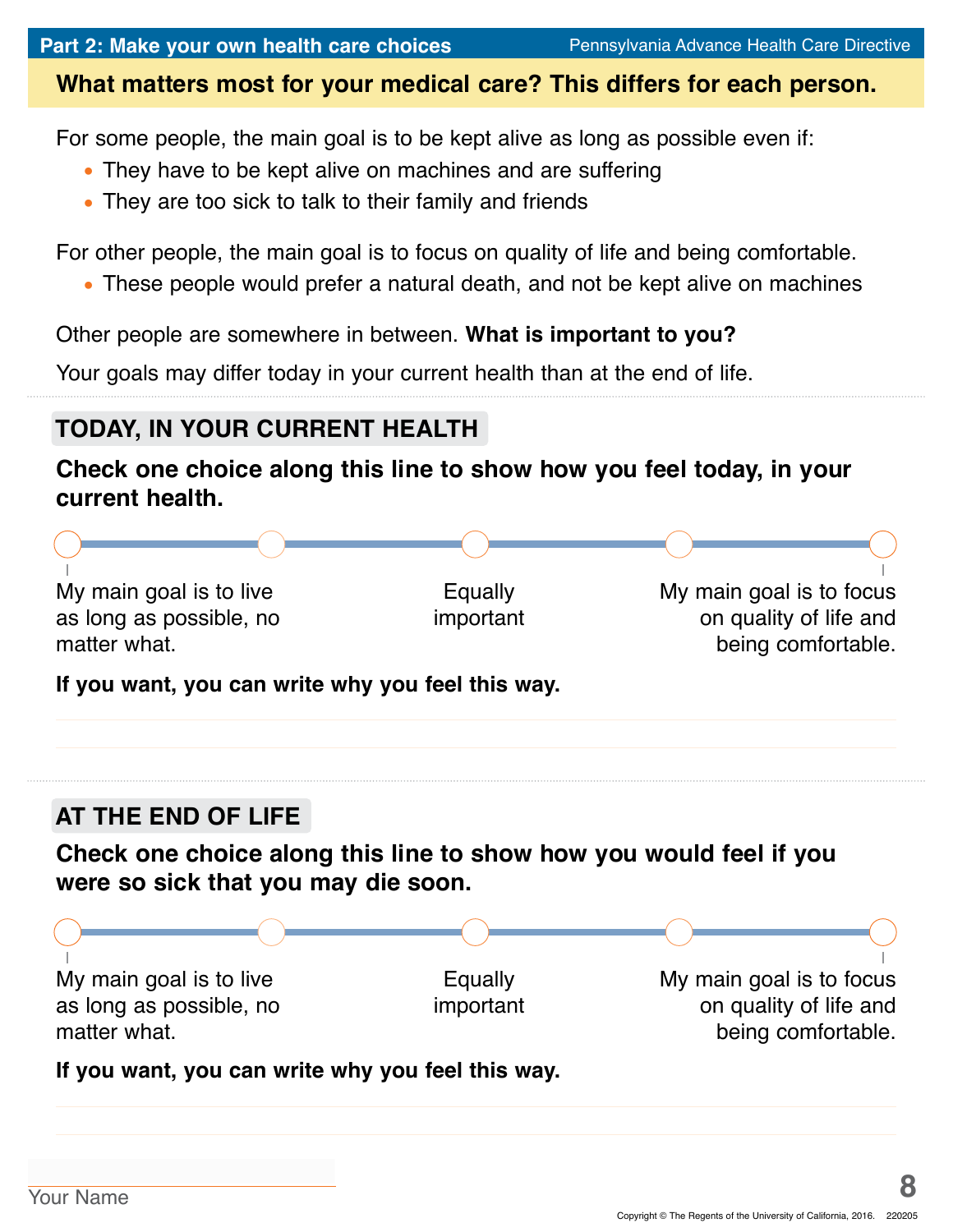**Part 2: Make your own health care choices** Pennsylvania Advance Health Care Directive

**Quality of life differs for each person at the end of life. What would be most important to you?** 

### **AT THE END OF LIFE**

**Some people are willing to live through a lot for a chance of living longer.** 

**Other people know that certain things would be very hard on their quality of life.**

**•** Those things may make them want to focus on comfort rather than trying to live as long as possible.

**At the end of life, which of these things would be very hard on your quality of life?**  Check as many as you want.

Being in a coma and not able to wake up or talk to my family and friends Not being able to live without being hooked up to machines Not being able to think for myself, such as severe dementia Not being able to feed, bathe, or take care of myself Not being able to live on my own, such as in a nursing home Having constant, severe pain or discomfort Something else

**OR**, I am willing to live through all of these things for a chance of living longer.

**If you want, you can write why you feel this way.**

### **What experiences have you had with serious illness or with someone close to you who was very sick or dying?**

**•** If you want, you can write down what went well or did not go well, and why.

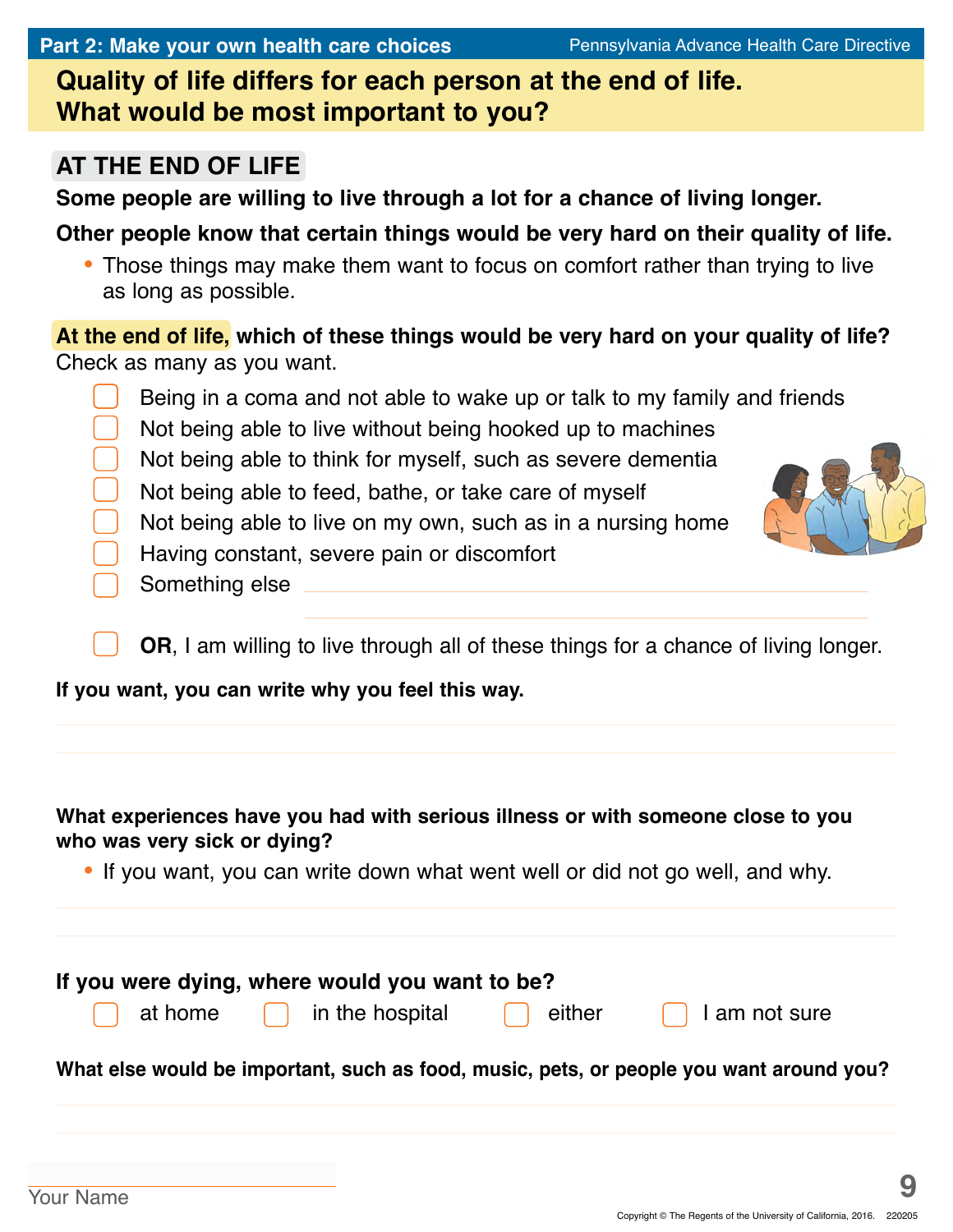# **How do you balance quality of life with medical care?**

**Sometimes illness and the treatments used to try to help people live longer can cause pain, side effects, and the inability to care for yourself.**

**Please read this whole page before making a choice.**

**AT THE END OF LIFE, some people are willing to live through a lot for a chance of living longer. Other people know that certain things would be very hard on their quality of life.**

Life support treatment can be CPR, a breathing machine, feeding tubes, dialysis, or transfusions.



### **Check the one choice you most agree with.**

**If you were so sick that you may die soon, what would you prefer?**

- **Try all life support treatments** that my doctors think might help. I want to **stay on life support** treatments even if there is little hope of getting better or living a life I value.
- Do a **trial of life support treatments** that my doctors think might help. But, I **DO NOT want to stay on life support** treatments if the treatments do not work and there is little hope of getting better or living a life I value.
	- **I do not want life support treatments**, and I want to focus on being comfortable. I prefer to have a **natural death**.

\*If you are pregnant and become unable to make decisions: Pennsylvania law may require your doctor to give you life support treatments even if you have an advance directive.

### **What else should your medical providers and decision maker know about this choice? Or, why did you choose this option?**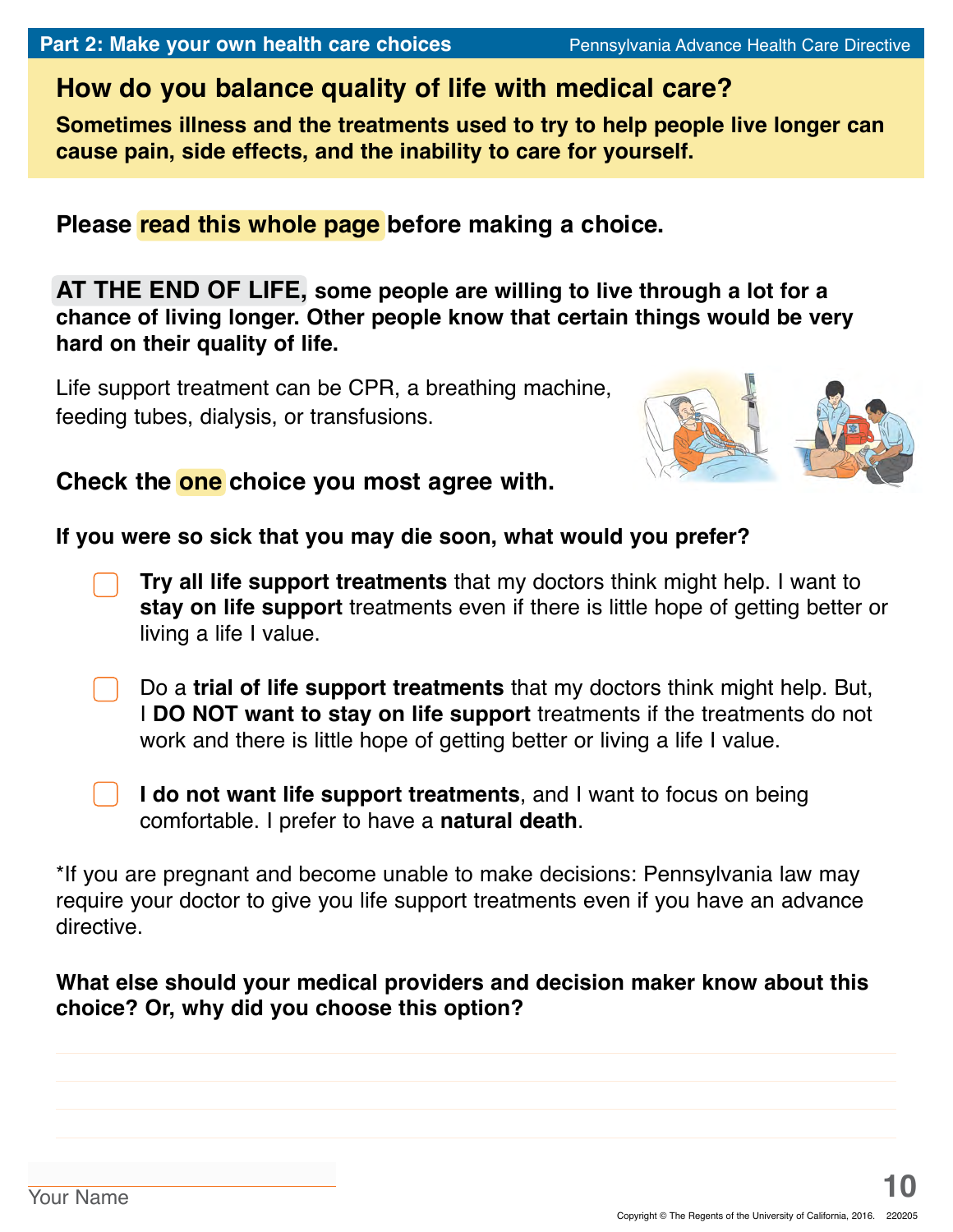|  | Part 2: Make your own health care choices |  |
|--|-------------------------------------------|--|
|--|-------------------------------------------|--|

**Your decision maker may be asked about organ donation and autopsy after you die. Please tell us your wishes.**

### **ORGAN DONATION**

**Some people decide to donate their organs or body parts. What do you prefer?**

I **want** to donate my organs or body parts.

Which organ or body part do you want to donate?

Any organ or body part

I **do not** want to donate my organs or body parts.

What else should your medical providers and medical decision maker know about donating your organs or body parts?

# **AUTOPSY**

**An autopsy can be done after death to find out why someone died. It is done by surgery. It can take a few days.**



**Only** 



I **only** want an autopsy if there are questions about my death.

# **FUNERAL OR BURIAL WISHES**

**What should your medical providers and decision maker know about how you want your body to be treated after you die, and your funeral or burial wishes?**

- **•** Do you have religious or spiritual wishes?
- **•** Do you have funeral or burial wishes?



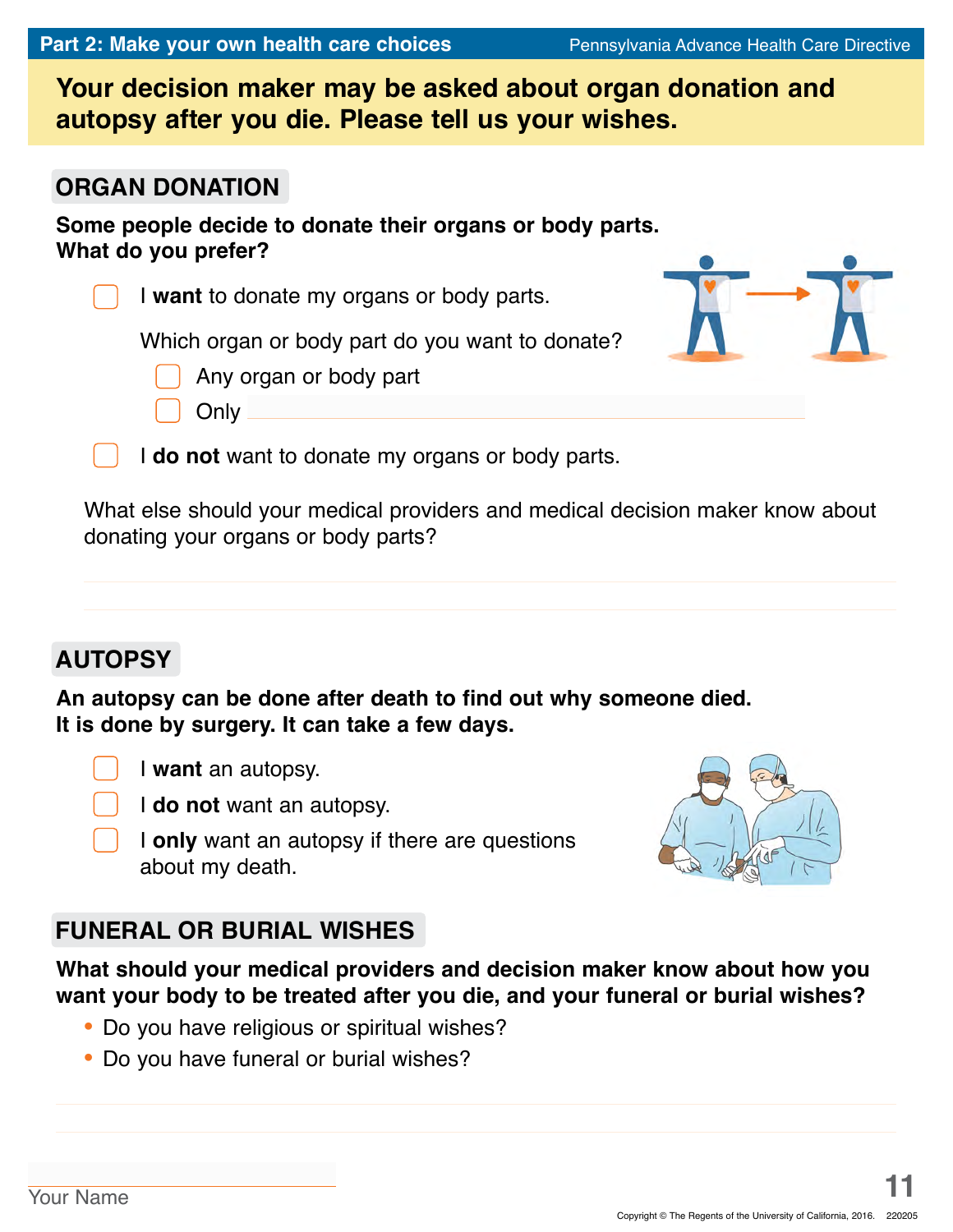**What else should your medical providers and medical decision What else should your medical providers and medical decision maker know about you and your choices for medical care? maker know about you and your choices for medical care?**

# **OPTIONAL: How do you prefer to get medical information?**

Some people may want to know all of their medical information. Other people may not.

### **If you had a serious illness, would you want your doctors and medical providers to tell you how sick you are or how long you may have to live?**

- Yes, I would want to know this information.
- No, I would not want to know. Please talk with my decision maker instead.

### **If you want, you can write why you feel this way.**

\* Talk to your medical providers so they know how you want to get information.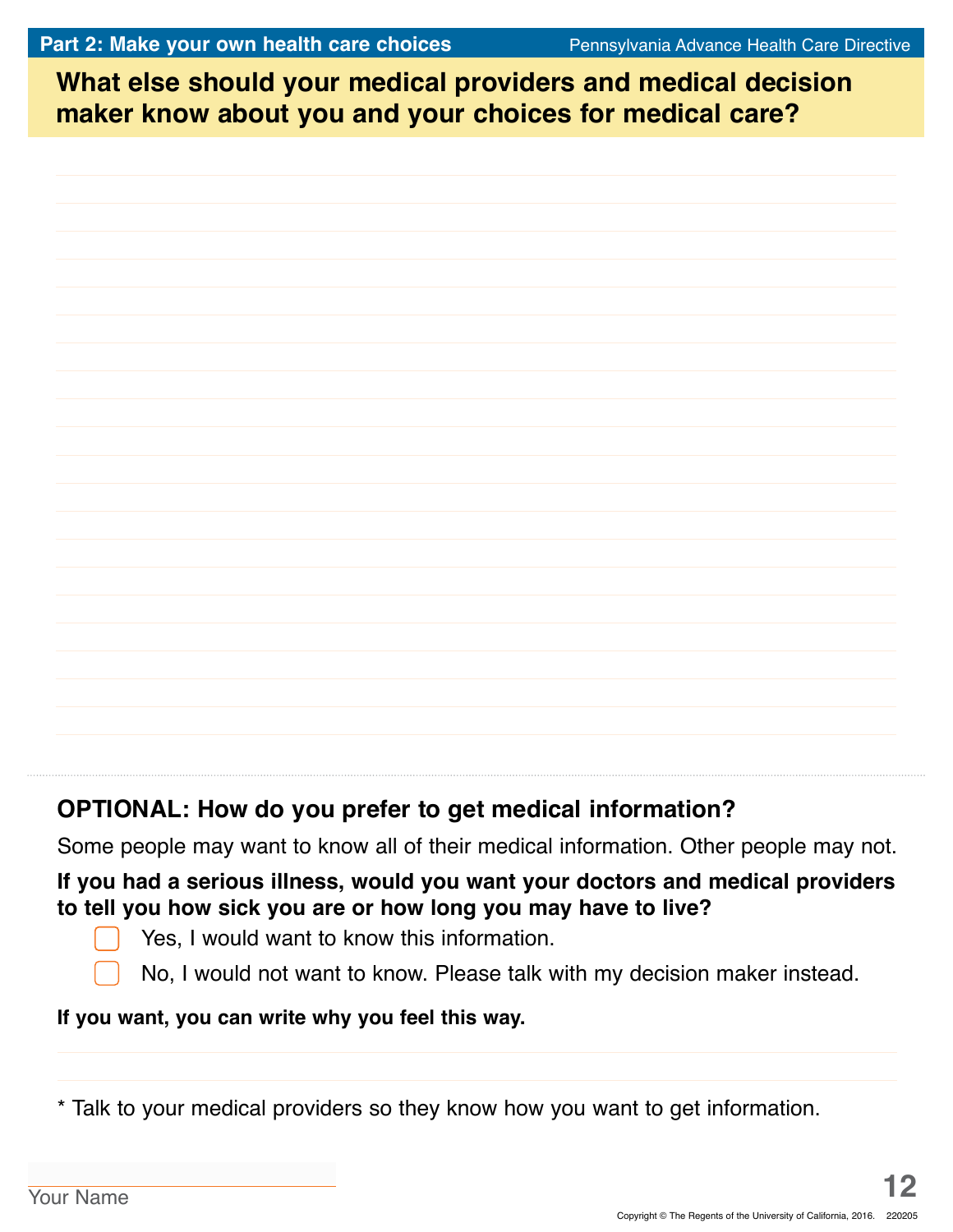# Part 3 Sign the form

# **Before this form can be used, you must:**

- **•** sign this form if you are 18 years of age or older
- **•** have two witnesses who can watch you sign this form

### **Sign your name and write the date.**

| sign your name        |                      | today's date |               |  |  |
|-----------------------|----------------------|--------------|---------------|--|--|
| print your first name | print your last name |              | date of birth |  |  |
| address               | city                 | state        | zip code      |  |  |

# Witnesses

**Before this form can be used, you must have 2 witnesses sign the form.**

### **Your witnesses must:**

- **•** be 18 years of age or older
- **•** see you sign the form

### **Your witnesses cannot:**

**•** be the person that signed this form for you



**Witnesses need to sign their names on Page 14.**